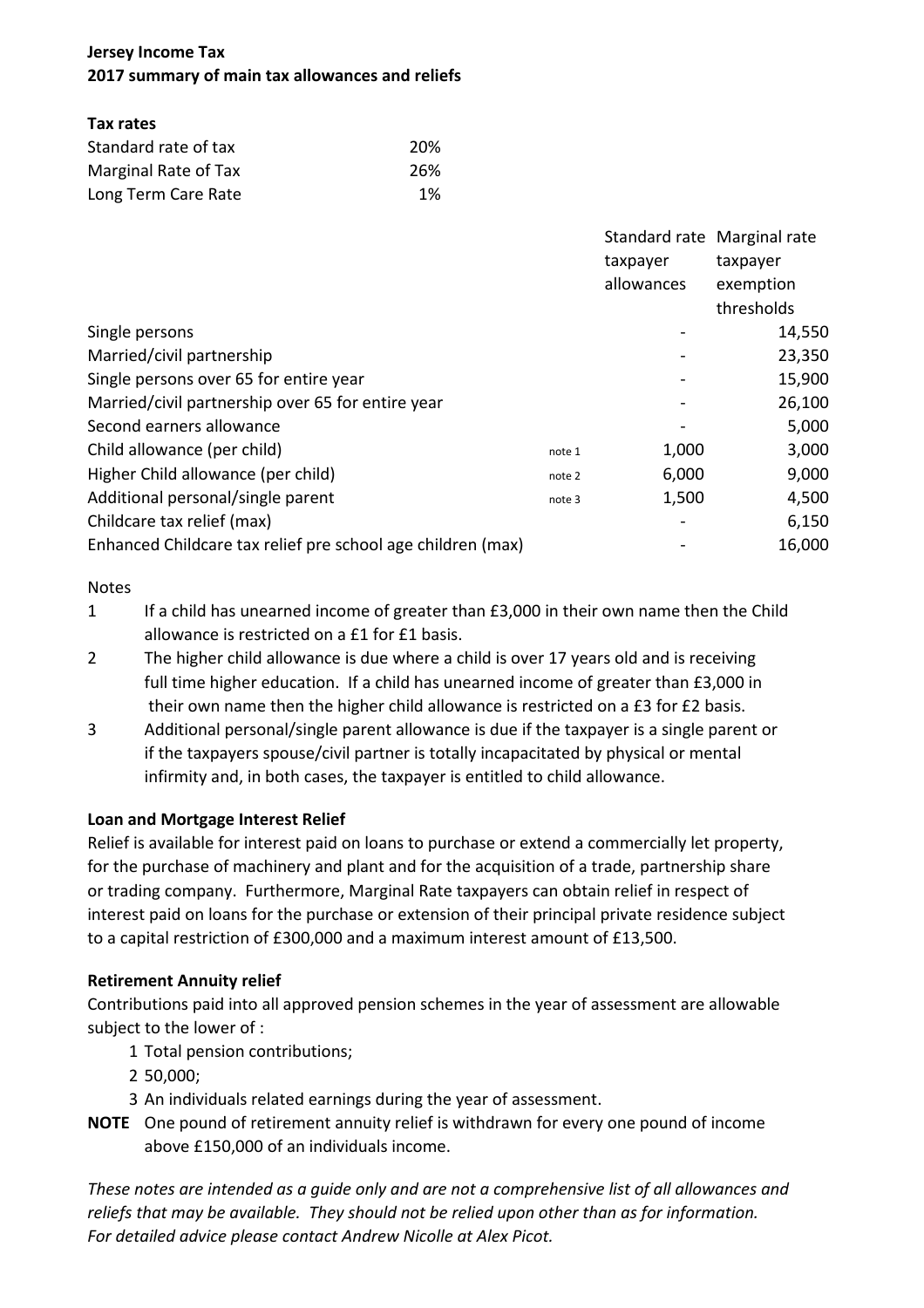# **Jersey Income Tax Changes introduced by the 2017 budget**

#### **Exemption thresholds**

Small increase in certain income tax exemption thresholds and retain tax allowances at same level as 2016 other than child allowance and additional personal allowance which are reduced £1,000 per child and £1,5000 respectively for standard rate taxpayers.

#### **2017 tax allowances and reliefs**

Maximum mortgage interest relief for marginal rate taxpayers reduced to £13,500.

Enhanced child care relief for pre school children increased to £16,000.

#### **Significant changes introduced by budgets since 2012**

#### **2016 budget**

Enhanced child care relief for pre school children increased to £14,000.

Benefits in kind exemption reduced from £1,000 to £250.

Tax relief for people not resident in Jersey who are in receipt of income from Jersey removed.

Statement made that mortgage interest relief is to be phased out over 10 years starting in 2017.

Statement made that 10% pension relief granted to standard rate tax payers in receipt of pensions from certain overseas jurisdictions to cease from 2017.

£1,000 per child and £1,5000 respectively for standard rate taxpayers. Also confirmed that these allowances are to be phased out over time.

#### **2015 budget**

Mortgage interest relief capped at £15,000.

Double taxation relief credit extended to marginal rate taxpayers.

#### **2014 budget**

Marginal rate decreased from 27% to 26%.

Additional £3,000 added to the higher child allowance for marginal rate taxpayers.

Restriction on child allowance based on child's own income will only be based on unearned income in future.

*These notes are intended as a guide only and are not a comprehensive list of all allowances and reliefs that may be available. They should not be relied upon other than as for information. For detailed advice please contact Andrew Nicolle at Alex Picot.*